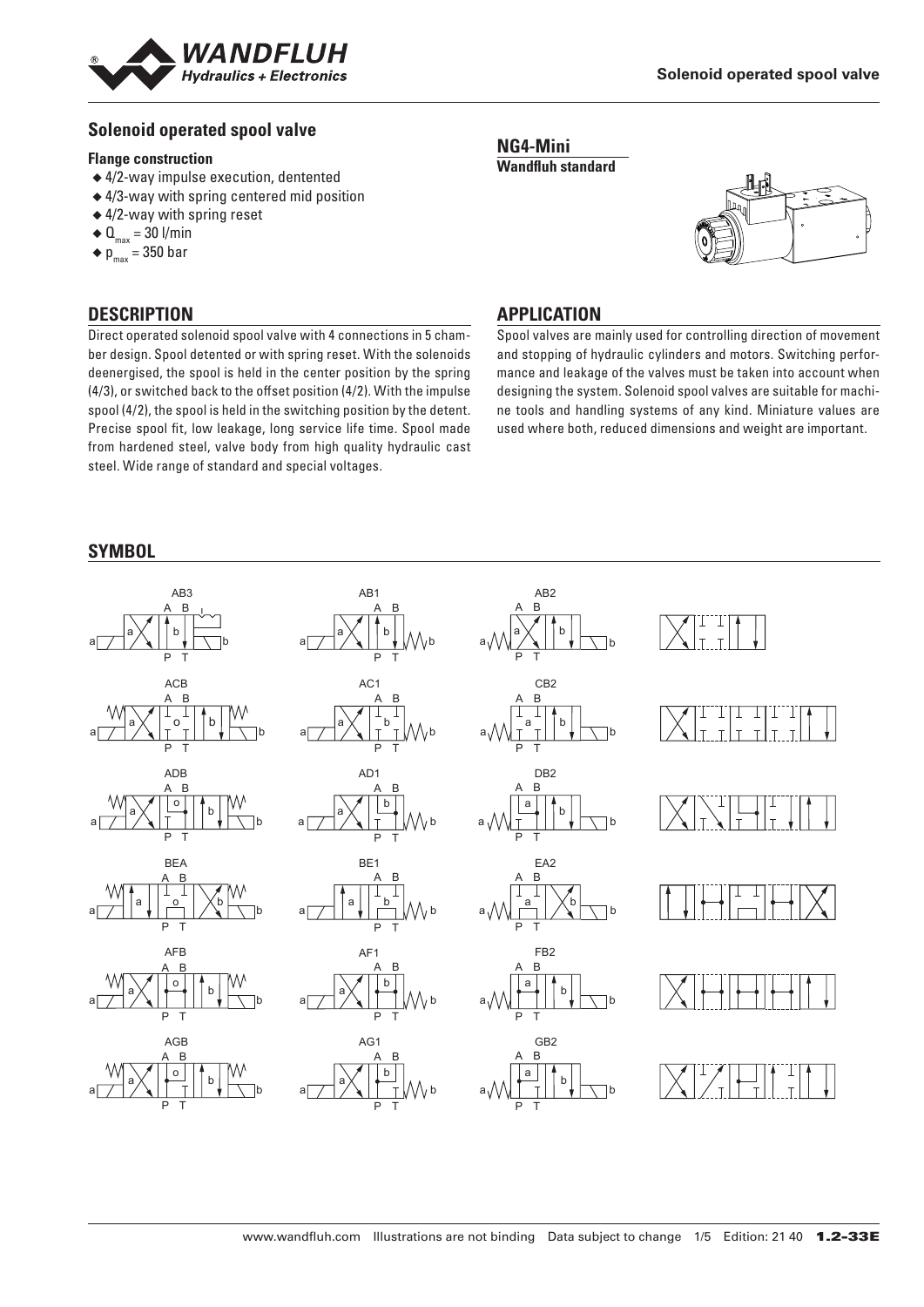

# **TYPE CODE**

| Spool valve, direct operated                           |                                                                                                                      | <b>WD</b>                 | F A04 -                                                                    |                                              |  |  |  |  |
|--------------------------------------------------------|----------------------------------------------------------------------------------------------------------------------|---------------------------|----------------------------------------------------------------------------|----------------------------------------------|--|--|--|--|
| Slip-on coil, Economy<br>Slip-on coil, Medium          | E<br>M                                                                                                               |                           |                                                                            |                                              |  |  |  |  |
| Flange construction                                    |                                                                                                                      |                           |                                                                            |                                              |  |  |  |  |
| Mounting interface acc. to Wandfluh standard, NG4-Mini |                                                                                                                      |                           |                                                                            |                                              |  |  |  |  |
| Designation of symbols acc. to table                   |                                                                                                                      |                           |                                                                            |                                              |  |  |  |  |
| Spool specification                                    | Standard<br>Low Leakage<br>1/x                                                                                       |                           |                                                                            |                                              |  |  |  |  |
| Nominal voltage $U_{N}$                                | G12<br><b>12 VDC</b><br>$\sqrt{G24}$<br>24 VDC<br>X5<br>without coil                                                 | <b>115 VAC</b><br>230 VAC | R115<br>R230                                                               |                                              |  |  |  |  |
| Slip-on coil                                           | Metal housing, round with one-sided collar<br>Metal housing, square with one-sided collar                            |                           | V<br>$\overline{N}$                                                        | (only G12 and G24)                           |  |  |  |  |
| <b>Connection execution</b>                            | Connector socket EN 175301-803 / ISO 4400<br><b>Connector socket AMP Junior-Timer</b><br>Connector Deutsch DT04 - 2P |                           | $\boxed{\mathsf{D}}$<br>$\overline{\mathsf{J}}$<br>$\overline{\mathsf{G}}$ | (only G24)<br>(only for $U_{N} \leq 75$ VDC) |  |  |  |  |
| Sealing material                                       | <b>NBR</b><br>FKM (Viton)                                                                                            |                           | $\overline{D1}$                                                            |                                              |  |  |  |  |
| Manual override                                        | Integrated<br>Push-button<br>Spindle                                                                                 |                           | HF <sub>1</sub><br>HS1                                                     |                                              |  |  |  |  |
| Surface protection                                     | Standard<br>Zinc-nickel                                                                                              |                           | K8                                                                         |                                              |  |  |  |  |
| Design index (subject to change)                       |                                                                                                                      |                           |                                                                            |                                              |  |  |  |  |

1.2-33

# **GENERAL SPECIFICATIONS**

| Designation         | $4/2$ -, $4/3$ -spool valve                                                                                                  |
|---------------------|------------------------------------------------------------------------------------------------------------------------------|
| Construction        | Direct operated                                                                                                              |
| Mounting            | Flange construction                                                                                                          |
| Nominal size        | NG4-Mini according to Wandfluh<br>standard                                                                                   |
| Actuation           | Switching solenoid                                                                                                           |
| Ambient temperature | $-25+70$ °C<br>if $> +50$ °C, then no undervoltage is<br>admissible                                                          |
| Weight              | 0,83 kg (1 solenoid Economy)<br>0,90 kg (1 solenoid Medium)<br>1,12 kg (2 solenoids Economy)<br>1,24 kg (2 solenoids Medium) |
| <b>MTTFd</b>        | 150 years                                                                                                                    |

# **ELECTRICAL SPECIFICATIONS**

| <b>Protection class</b>     | Connection execution D: IP65<br>Connection execution J: IP66<br>Connection execution G: IP67 and IP69K |
|-----------------------------|--------------------------------------------------------------------------------------------------------|
| Relative duty factor        | 100 % DF                                                                                               |
| Switching frequency         | 15'000 / h                                                                                             |
| Service life time           | $107$ (number of switching cycles,<br>theoretically)                                                   |
| Voltage tolerance           | $\pm$ 10 % with regard to nominal voltage                                                              |
| Standard nominal<br>voltage | 12 VDC, 24VDC, 115 VAC, 230 VAC<br>$AC = 50$ to 60 Hz, rectifier integrated in<br>the connector socket |

**Note!** Other electrical specifications see data sheet 1.1-168 (slip-on coil V) and 1.1-175 (slip-on coil N)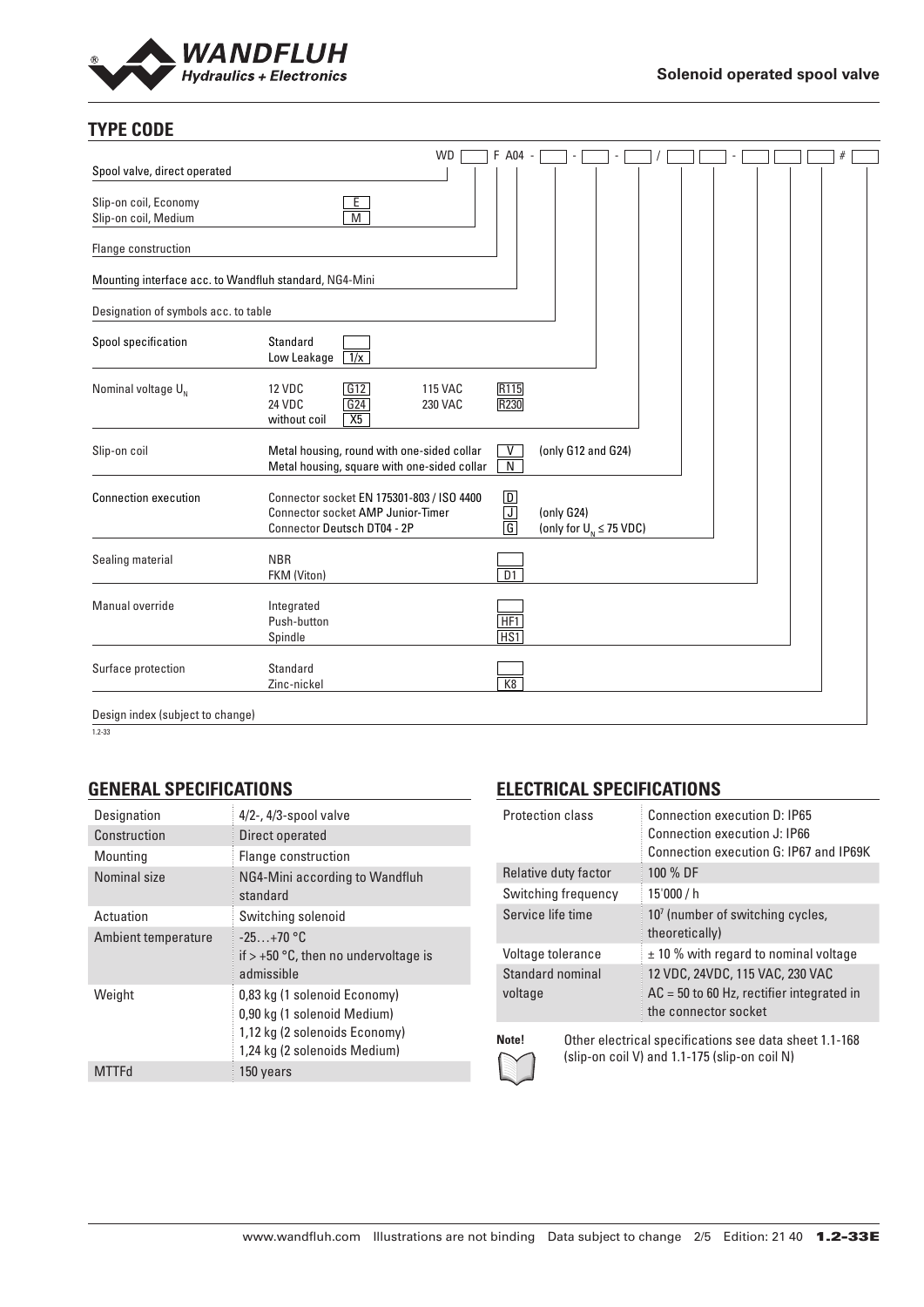

# **ACTUATION**

| Actuation  | Switching solenoid, wet pin push type,<br>pressure tight                                                                                          |
|------------|---------------------------------------------------------------------------------------------------------------------------------------------------|
| Execution  | Economy: V.E37 / 19 x 40 (Data sheet<br>$1.1 - 168$<br>Medium: V.E37 / 19 x 50 (Data sheet<br>$1.1 - 168$<br>N.S35 / 19 x 50 (Data sheet 1.1-175) |
| Connection | Connector socket EN 175301 - 803<br><b>Connector socket AMP Junior-Timer</b><br>Connector Deutsch DT04 - 2P                                       |

# **HYDRAULIC SPECIFICATIONS**

| Working pressure            | $p_{max}$ = 350 bar ( $P_{T}$ < 20 bar)<br>$p_{max}$ = 315 bar ( $P_{T}$ > 20 bar) |
|-----------------------------|------------------------------------------------------------------------------------|
| Tank pressure               | $p_{Tmax}$ = 100 bar                                                               |
| Maximum volume flow         | $Q_{\text{max}}$ = 30 l/min, see characteristics                                   |
| Leakage oil                 | See characteristics                                                                |
| Fluid                       | Mineral oil, other fluid on request                                                |
| Viscosity range             | 12 mm <sup>2</sup> /s320 mm <sup>2</sup> /s                                        |
| Temperature range<br>fluid  | $-25+70$ °C (NBR)<br>$-20+70$ °C (FKM)                                             |
| Contamination<br>efficiency | Class 20 / 18 / 14                                                                 |
| <b>Filtration</b>           | Required filtration grade $\beta$ 1016 $\geq$ 75,<br>see data sheet 1.0-50         |

# **PERFORMANCE SPECIFICATIONS**

Oil viscosity  $v = 30$  mm<sup>2</sup>/s



| $p = f(Q)$              |   | <b>Performance limits</b><br>Measured with nominal voltage -10 %<br>Low Leakage |   |                 |    |             |
|-------------------------|---|---------------------------------------------------------------------------------|---|-----------------|----|-------------|
| p [bar]<br>K1028<br>350 |   |                                                                                 |   | AB <sub>3</sub> |    |             |
| 300                     |   |                                                                                 |   |                 |    | <b>ADB</b>  |
| 250                     |   |                                                                                 |   |                 |    |             |
| 200                     |   |                                                                                 |   |                 |    | AB1         |
| 150<br>100              |   |                                                                                 |   |                 |    |             |
| 50                      |   |                                                                                 |   |                 |    |             |
| 0                       |   |                                                                                 |   |                 |    |             |
|                         | 2 |                                                                                 | 6 | 8               | 10 | $Q$ [l/min] |



|                 |                |                | Volume flow direction |         |         |
|-----------------|----------------|----------------|-----------------------|---------|---------|
| Symbol          | $P - A$        | $P - B$        | $P - T$               | $A - T$ | $B - T$ |
| AB1 / AB2 / AB3 | 2              | 2              |                       |         |         |
| ACB/AC1/CB2     | $\mathfrak{p}$ | $\mathfrak{p}$ |                       |         |         |
| ADB / AD1 / DB2 | 2              | 2              |                       |         |         |
| BEA / BE1 / EA2 |                |                | 4                     |         |         |
| AFB / AF1 / FB2 |                |                | 3                     |         |         |
| AGB / AG1 / GB2 |                |                |                       |         |         |

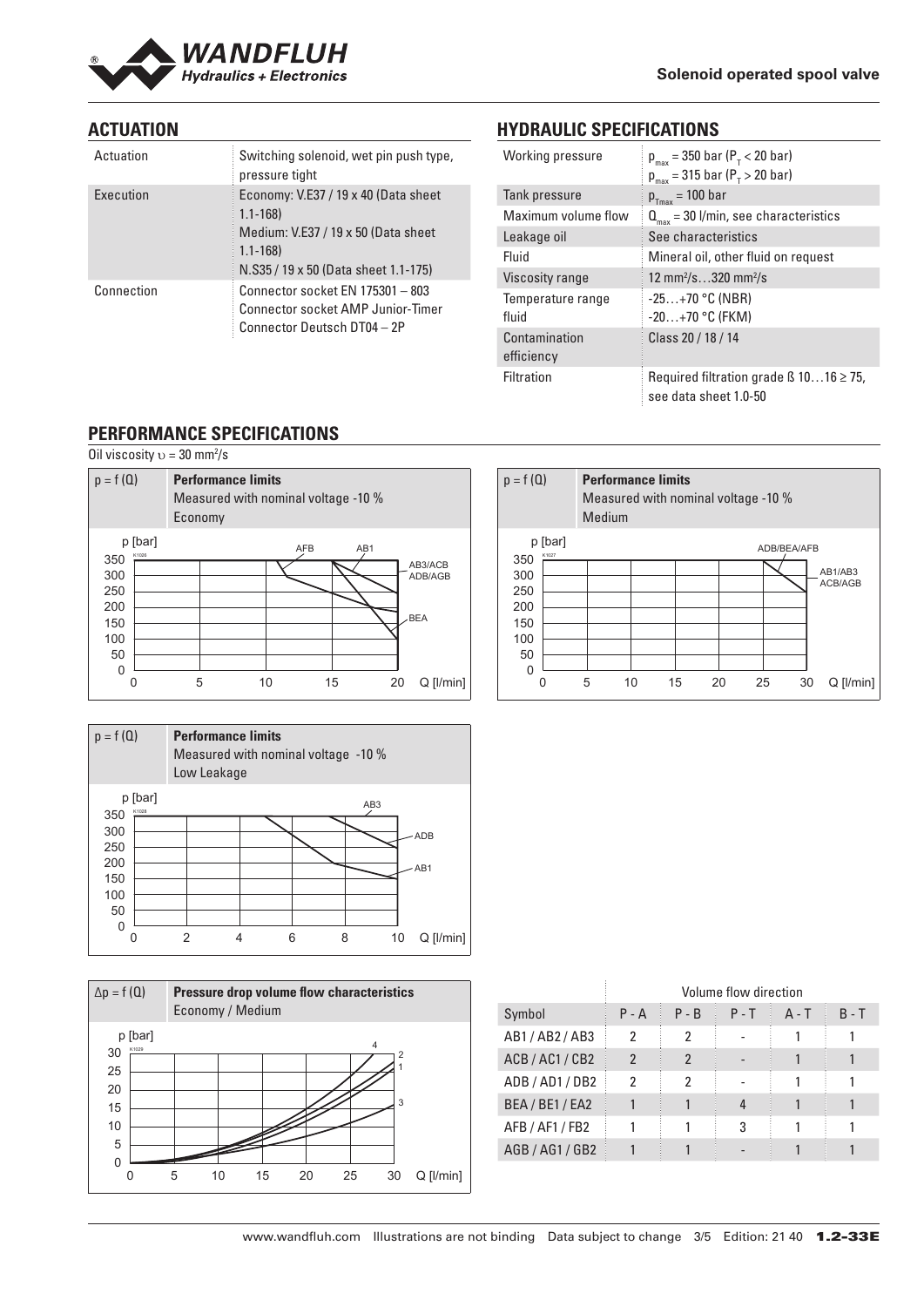

# **PERFORMANCE SPECIFICATIONS**

Oil viscosity  $v = 30$  mm<sup>2</sup>/s





|             | Volume flow direction |                 |       |              |         |
|-------------|-----------------------|-----------------|-------|--------------|---------|
| Symbol      |                       | $P - A$ $P - B$ | $P-T$ | <b>A</b> - T | $R - T$ |
| AB1/AB2/AB3 |                       |                 |       |              |         |
| ADB/AD1/DB2 |                       |                 |       |              |         |



# **STANDARDS**

| Mounting interface              | Wandfluh standard   |
|---------------------------------|---------------------|
| Solenoids                       | <b>DIN VDE 0580</b> |
| <b>Connection execution D</b>   | EN 175301 - 803     |
| <b>Protection class</b>         | <b>EN 60 529</b>    |
| <b>Contamination efficiency</b> | ISO 4406            |

#### **SURFACE TREATMENT Standard:**

-The valve body is painted with a two component paint

-The armature tube, the slip-on coil and the plug screw are zinc-nickel coated

#### **Optionally (K8):**

-All external parts are zinc-nickel coated ISO 9227 (800 h) salt spray test

# **SEALING MATERIAL**

NBR or FKM (Viton) as standard, choice in the type code

# **INSTALLATION NOTES**

| Mounting type     |  | Flange mounting<br>3 fixing holes for<br>socket head screws M5 x 40                                                            |  |  |  |
|-------------------|--|--------------------------------------------------------------------------------------------------------------------------------|--|--|--|
| Mounting position |  | Any, preferably horizontal                                                                                                     |  |  |  |
| Tightening torgue |  | Fixing screws $M_p = 5.2$ Nm (screw<br>quality 8.8, zinc coated)<br>$M_n = 5$ Nm knurled nut                                   |  |  |  |
| Note!<br>$\sim$   |  | The length of the fixing screw depends on the base<br>المعامل والمستحل المستنقص والمتحارب والمترافي المتألف والمتحدث والمستحدث |  |  |  |



material of the connection element.